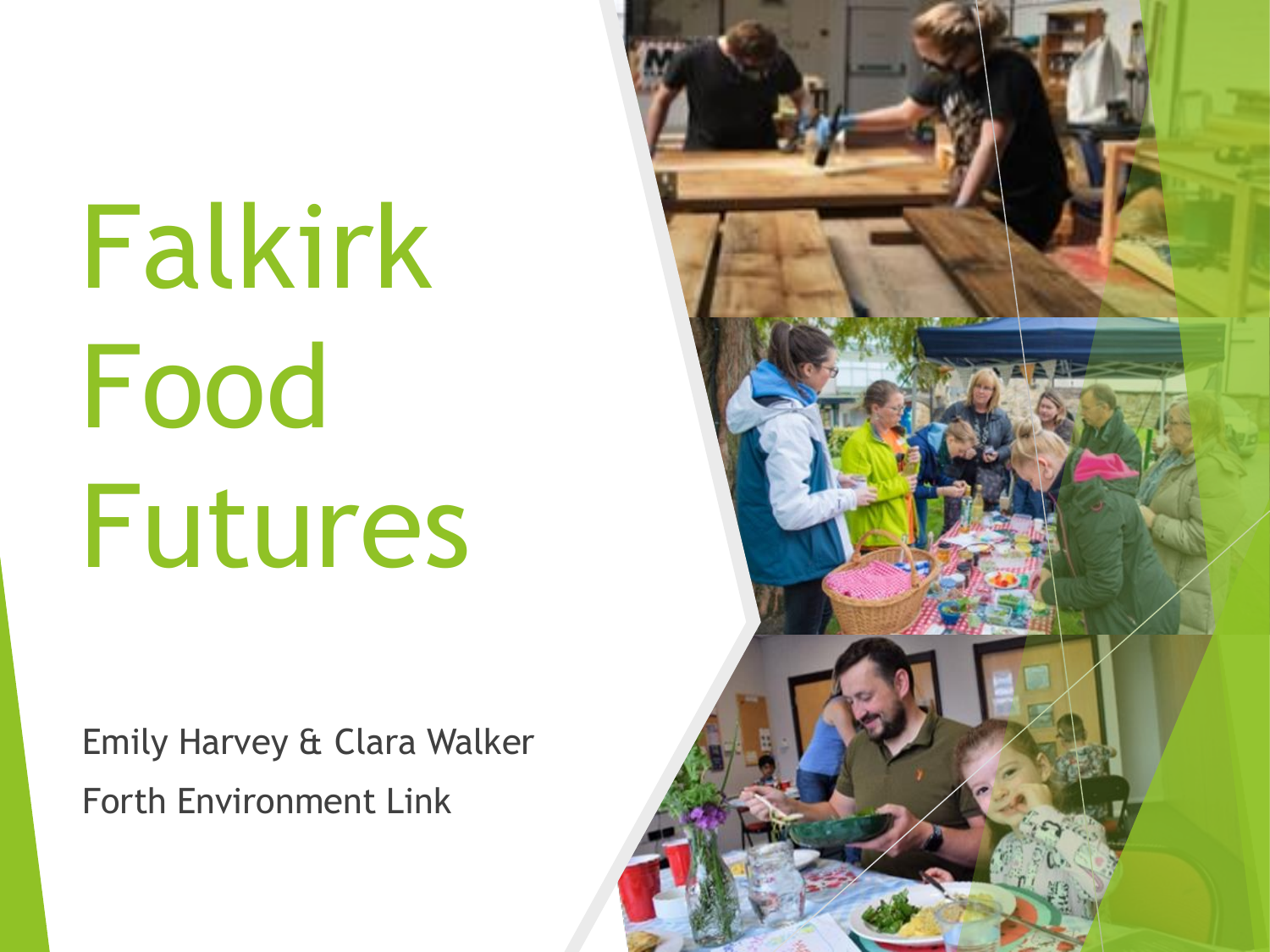# Falkirk Food Futures





- Partnership programme
- 534k UK Community Renewal Fund
- **Deliverables address food system** needs
- **Multi-stranded programme** 
	- Levelling Up Shared Prosperity Fund





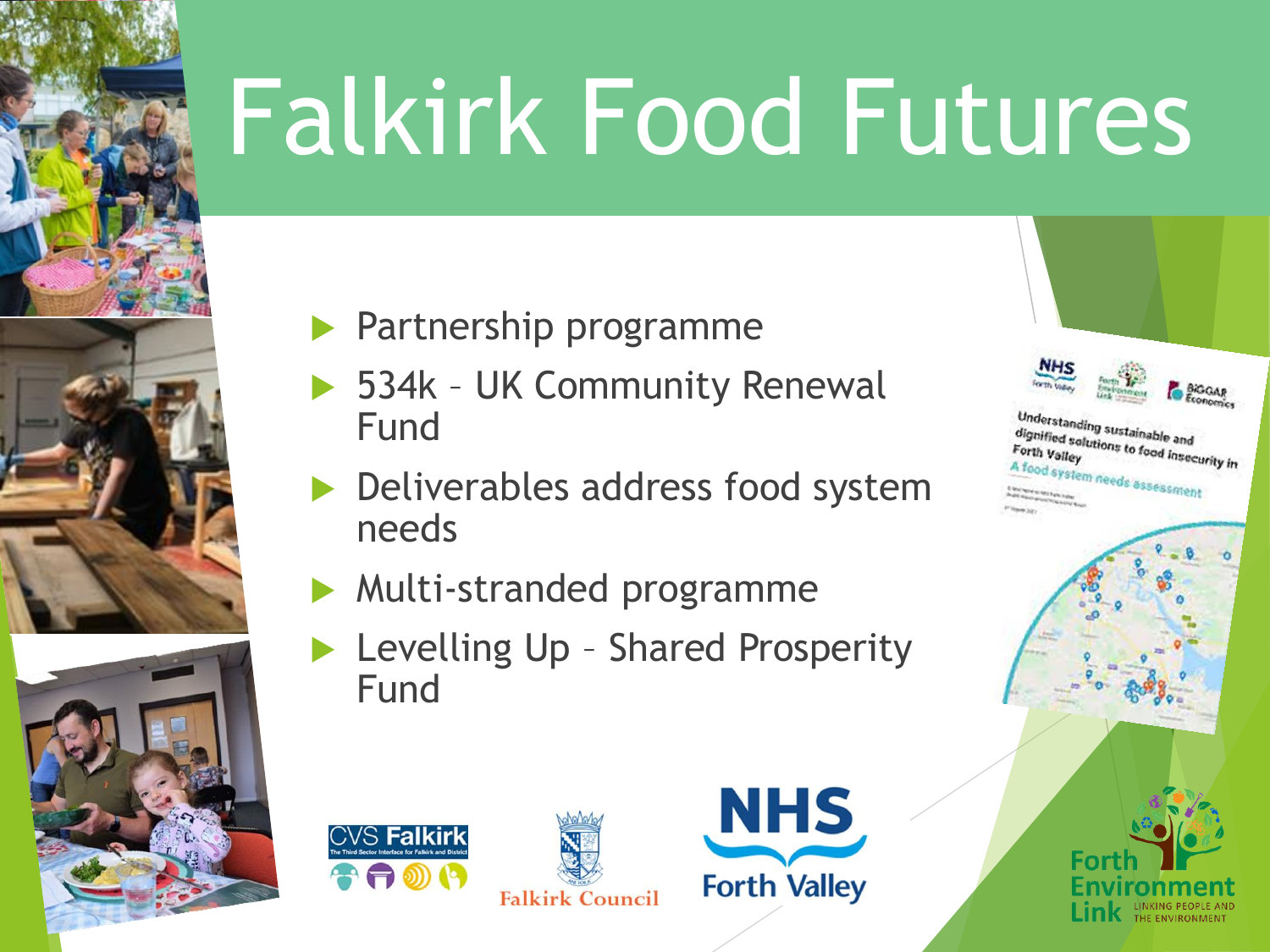## Outputs & Outcomes

| Grants between 5k-£30k to support community food projects to get good<br>food projects underway; and create new jobs in the food community<br>sector |
|------------------------------------------------------------------------------------------------------------------------------------------------------|
| Education activities and events in Falkirk communities                                                                                               |
| Work with Falkirk community food networks to help increase skills<br>sharing, advice and support                                                     |
| Digital skills inclusion and training courses, and carbon literacy courses                                                                           |
| Workshops to learn about community use and reuse of land for urban<br>agriculture                                                                    |
| Encourage marginalised young people in Falkirk to engage with food<br>programmes                                                                     |
| Train marginalised young people become good food ambassadors<br>throughout Falkirk                                                                   |
| Partners work together so that Falkirk becomes a Sustainable Food Place                                                                              |
| Provide links and support for Covid Emergency Food Volunteers, to<br>access counselling and support services                                         |

- Improving dignified access to nutritious, sustainable, acceptable, affordable food
- Build capacity and/or capability within their staff or volunteer teams
- Improve health and wellbeing via improvements in our food system and food environment.
- Provide opportunities for communities to cook, grow and eat together.
- Increase availability and use of seasonal, locally grown and produced food
- Support the local food economy
- Redistribute acceptable surplus food (not just any food)
- Reduce food waste
- Improve access to and awareness of digital networks and platforms
- Develop community reuse/climate hubs which promote net zero lifestyles

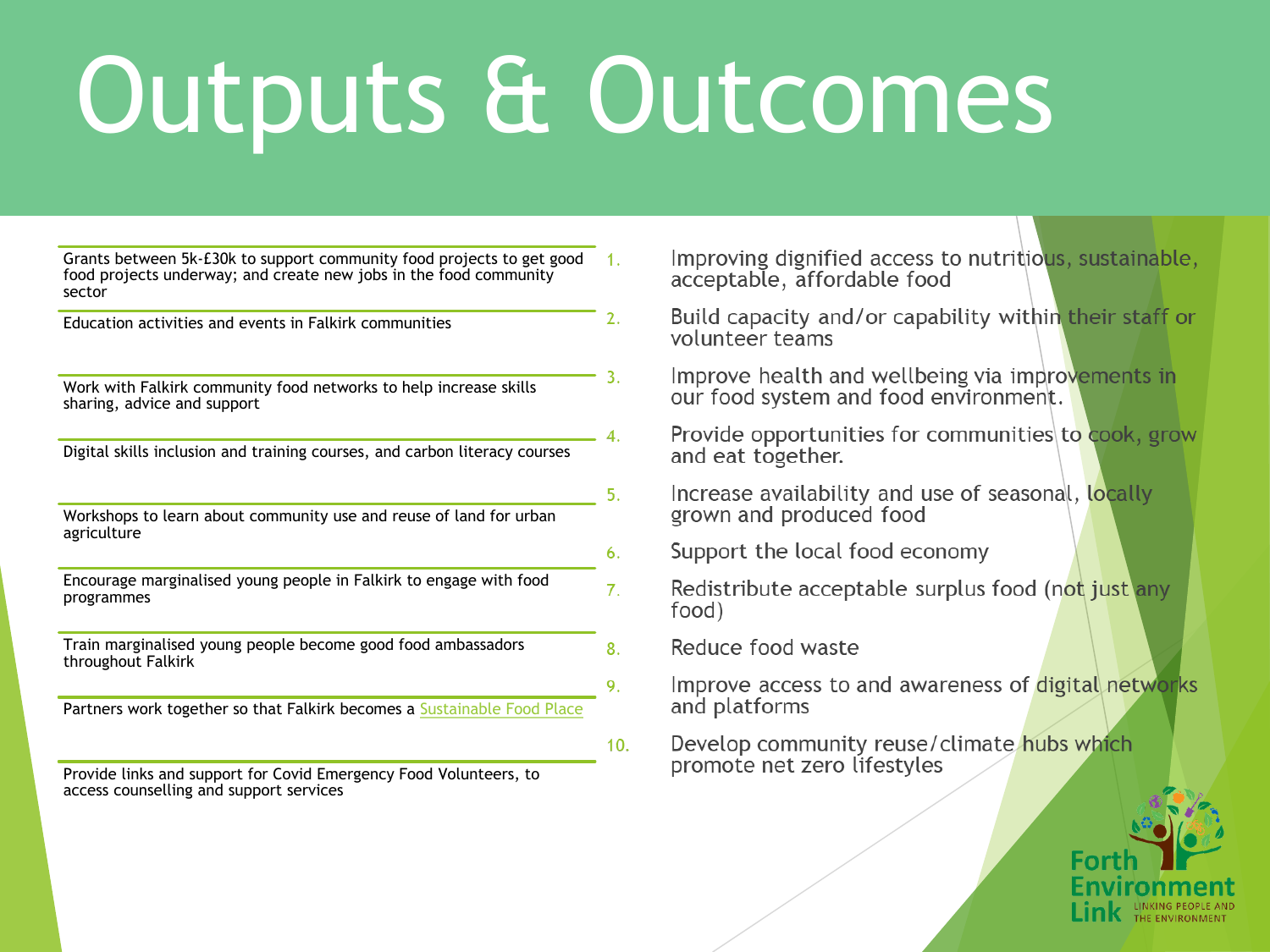

- Strong local & regional partner relationships
- Based on research & responding to need
- Hyper-local change and strategic regional change
	- Replicability & Scalability
	- Proven track record to deliver under pressure
	- Flexibility

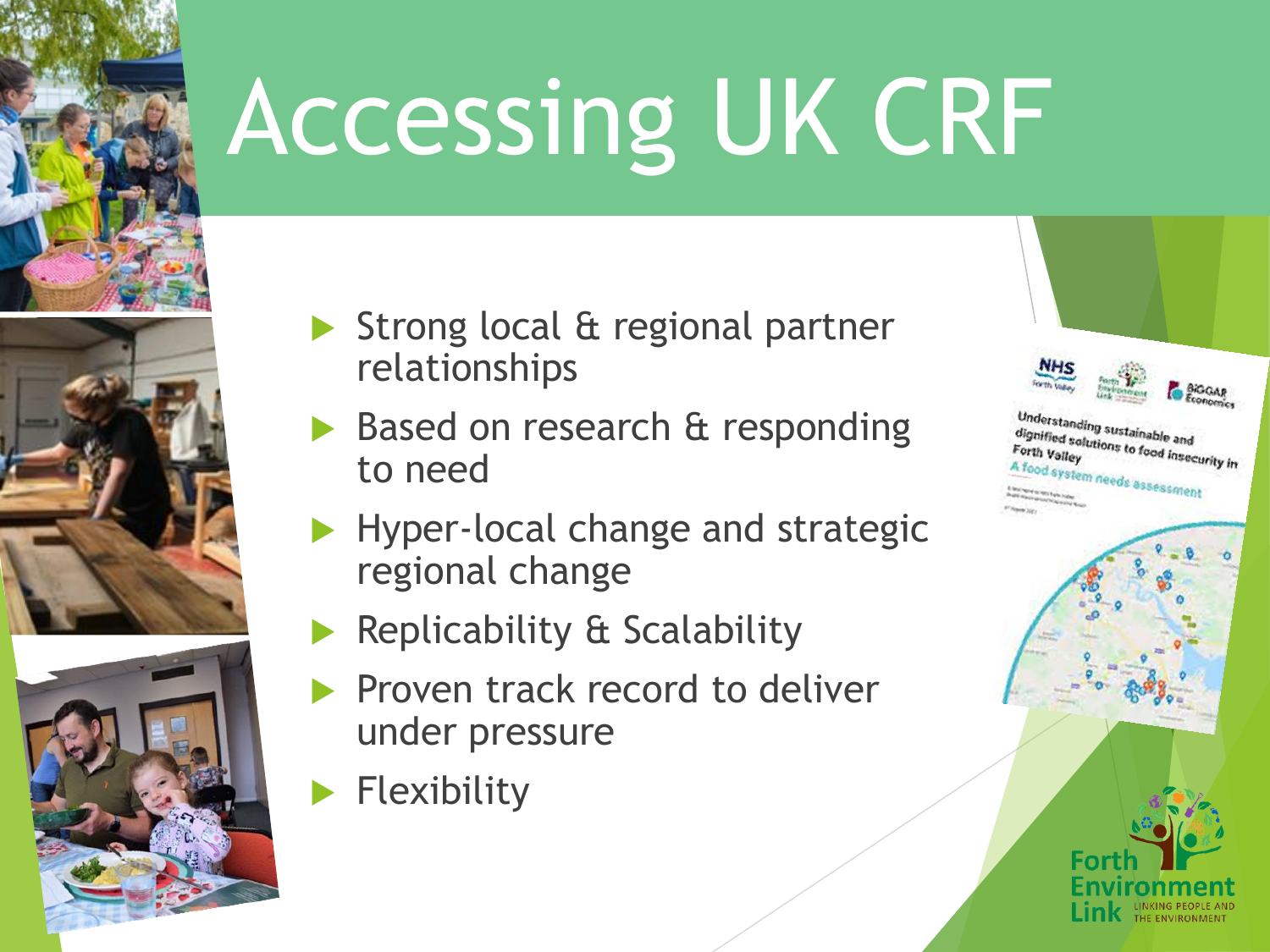#### Progress

- ▶ 300K of Grants allocated (half way point) (20 Local communities)
- 54K of training allocated and being delivered
- Evaluation Framework in place
- Sustainable Food Place in progress

Regional

- $\triangleright$  Stirling & Clacks Food Partnerships
- Stirling Good Food for All Launched & GFFA Grant fund delivered
- $\triangleright$  Forth Valley FP investment secured